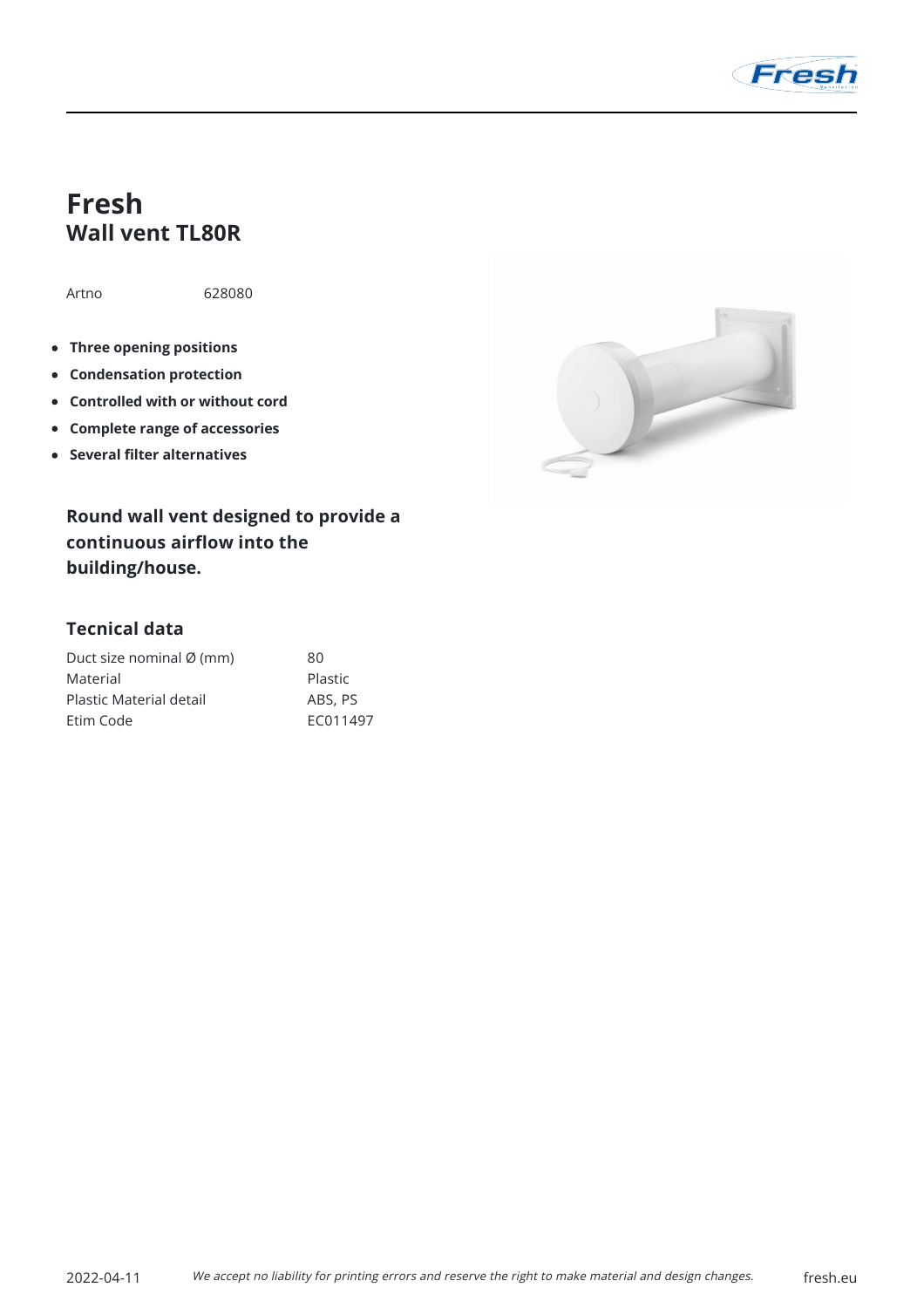

## **Description**

Air supply unit for wall mounting. A complete set contain internal part, 2 x wall pipe, adapter and external grille. The pipes fit telescopically which provides a flexible join.

The internal part is supplied with standard filter and condensation protection. The front cover also functions as damper and is regulated either with a mounted cord or by pulling the cover outwards. The vent has three openingpositions and one close-position. The cover will gradually change position for each pull (the fourth pull will close the vent). The distribution pattern can be improved by

mounting an air deflector (accessory).

The vent has two filter-alternatives, Standard filter (included as standard) and Pollen filter (accessory).

Mounting, a high placing is recommended, preferably above a radiator. With this solution the incoming air mixes with the convection flow of warm air, ensuring maximum comfort. When using the vent in rooms with underfloorheating we recommend to use an air deflector (ensures a better mix of air and prevents draught, accessory).